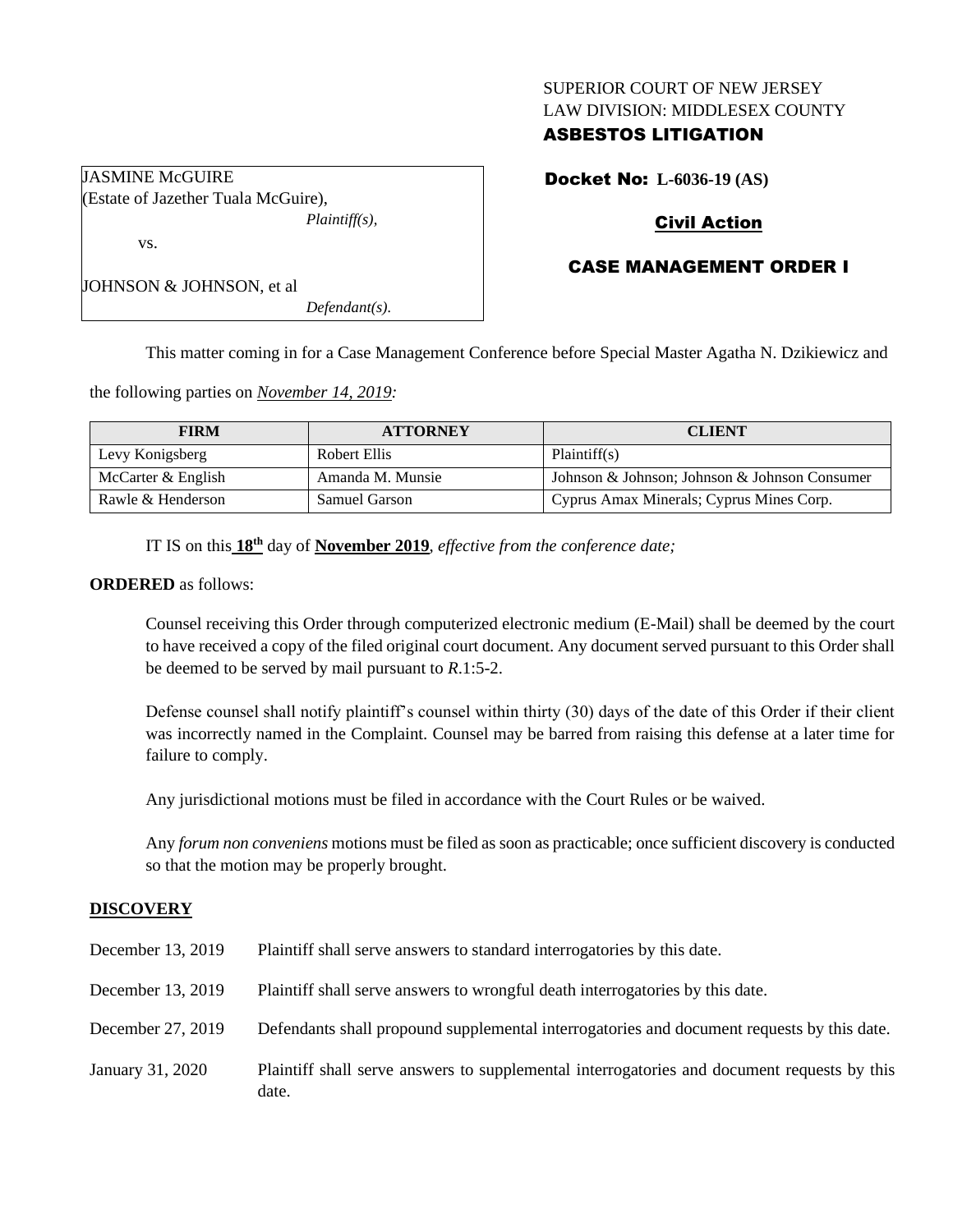- March 31, 2020 Fact discovery, including depositions, shall be completed by this date. Plaintiff's counsel shall contact the Special Master within one week of this deadline if all fact discovery is not completed.
- March 31, 2020 Depositions of corporate representatives shall be completed by this date.

### **EARLY SETTLEMENT**

October 9, 2020 Settlement demands shall be served on all counsel and the Special Master by this date.

#### **MEDICAL EXPERT REPORT**

- December 13, 2019 Plaintiff shall serve executed medical authorizations (along with answers to interrogatories) by this date.
- June 5, 2020 Plaintiff shall serve medical expert reports by this date.
- June 5, 2020 Upon request by defense counsel, plaintiff is to arrange for the transfer of pathology specimens and x-rays, if any, by this date.
- August 7, 2020 Defendants shall identify its medical experts and serve medical reports, if any, by this date. In addition, defendants shall notify plaintiff's counsel (as well as all counsel of record) of a joinder in an expert medical defense by this date.

#### **LIABILITY EXPERT REPORTS**

| June 5, 2020   | Plaintiff shall identify its liability experts and serve liability expert reports by this date or<br>waive any opportunity to rely on liability expert testimony.           |
|----------------|-----------------------------------------------------------------------------------------------------------------------------------------------------------------------------|
| August 7, 2020 | Defendants shall identify its liability experts and serve liability expert reports, if any, by this<br>date or waive any opportunity to rely on liability expert testimony. |

#### **SUMMARY JUDGMENT MOTION PRACTICE**

- August 21, 2020 Plaintiff's counsel shall advise, in writing, of intent not to oppose motions by this date.
- September 4, 2020 Summary judgment motions shall be filed no later than this date.
- October 2, 2020 Last return date for summary judgment motions.

#### **ECONOMIST EXPERT REPORTS**

- June 5, 2020 Plaintiff shall identify its expert economists and serve expert economist report(s), if any, by this date or waive any opportunity to rely on economic expert testimony.
- August 7, 2020 Defendants shall identify its expert economists and serve expert economist report(s), if any, by this date or waive any opportunity to rely on economic expert testimony.

#### **EXPERT DEPOSITIONS**

October 30, 2020 Expert depositions shall be completed by this date. To the extent that plaintiff and defendant generic experts have been deposed before, the parties seeking that deposition in this case must

 $\_$  , and the set of the set of the set of the set of the set of the set of the set of the set of the set of the set of the set of the set of the set of the set of the set of the set of the set of the set of the set of th